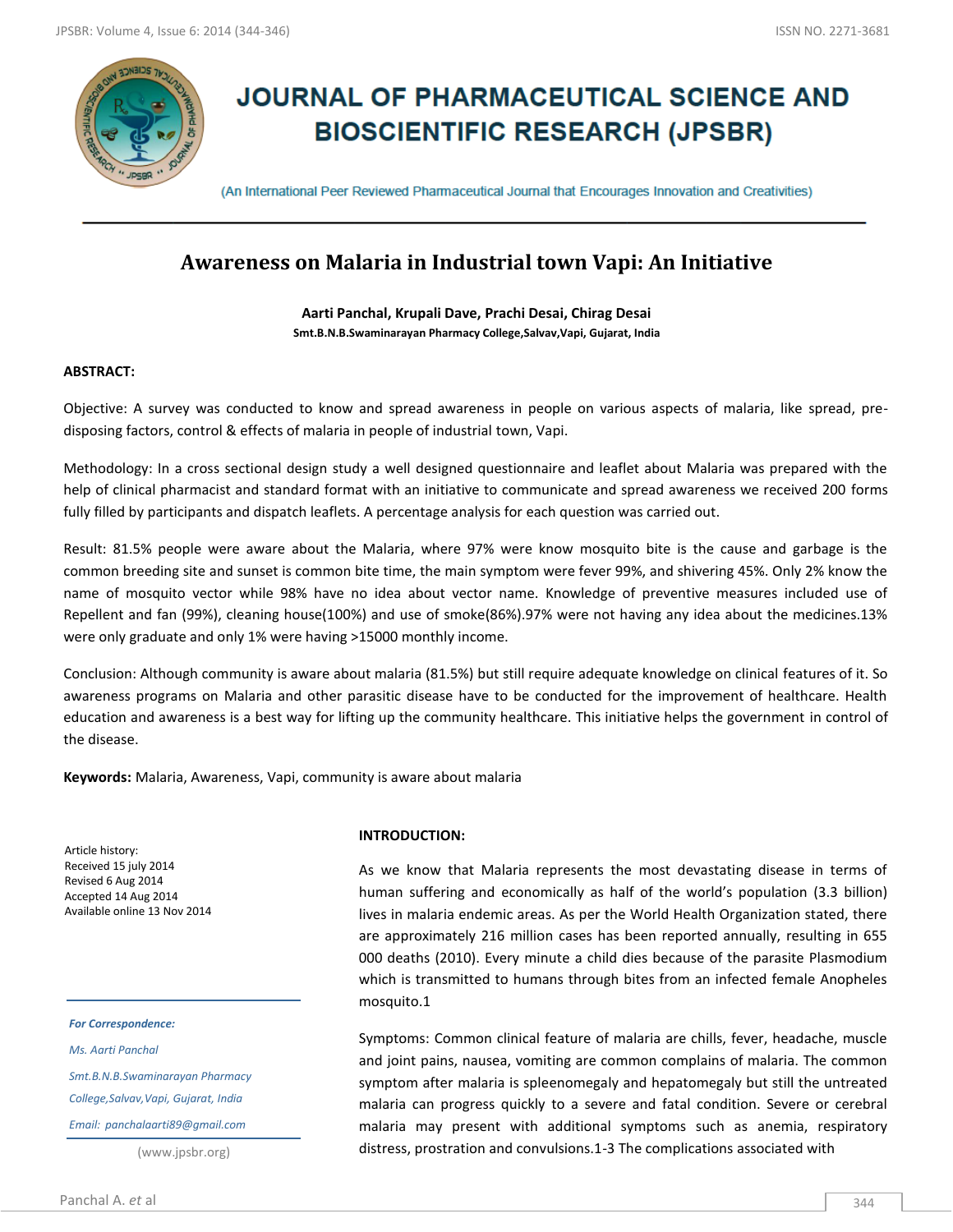falciparum malaria species are primarily a result of the ability of the parasites to sequester in capillaries and post capillary vessels of various organs.

Etiology: mosquito passes developmental stages during its development egg, larva, pupa and adult. The first 3 are in water and last one the mosquito flies in the air. Malaria is transmitted by the bite of an infected Anopheles mosquito that introduces the sporozoites of the plasmodia. There are 4 plasmodia species like Plasmodium falciparum, Plasmodium vivax, Plasmodium malariae, and Plasmodium ovale from which first two are mostly seen in routine cases. The Plasmodia enters into the bloodstream. The asexual reproduction stage develops in humans, while the sexual stage occurs in the mosquito.4-7 The Sporozoites invade the parenchymal hepatic cells, multiply in stages known as exoerythrocytic stages, and become hepatic vegetative forms or known as Schizonts. These Schizonts, rupture to release daughter cells known as Merozoites, which infect erythrocytes. The reason for relapsing of Malaria is Plasmodium falciparum and Plasmodium malariae remain in the primary exo-erythrocytic stage in the liver for about 4 weeks before invading red blood cell, whereas Plasmodium vivax and Plasmodium ovale can exist in the liver in the latent exo-erythrocytic form for extended periods. The merozoites which invade the red blood cell develop sequentially into ring forms, trophozoites, schizonts, and finally, the merozoites, which can invade other erythrocytes or can, further develop into gametocytes that undergo the sexual stage in the Anopheles vector. Erythrocytic forms never reinvade the liver without developing into sporozoites in the vector, and therefore, malaria infections from transfusion never result in the exo-erythrocytic form4-7 Plasmodium falciparum can result in high levels of parasites in blood because of its ability to invade erythrocytes of all ages.

Prevention and Control: To prevent spreading of malaria there is Reduce Mosquito exposure

- Use Mosquito repellent
- Wear long sleeved shirts
- Destroy mosquito
- Prevent empty standing water from outdoor
- Support local vector control program
- Maintain hygienic sanitation.

Diagnosis: To confirm a positive diagnosis of malaria, blood smears should be obtained every 12 to 24 hours for 3 consecutive days.4-8The presence of parasites in the blood 3-5

5 days after initiation of therapy indicates that there is a drug resistance. Recent advances for detecting malaria parasite have included DNA or RNA probes by polymerase chain reaction and a rapid dipstick test.9The dipstick test is reported to have a sensitivity of 88%and a specificity of 97%, which is comparable with microscopy.9

**Management:** Agents like quinine, chloroquine are used to destroy the parasites when they are in the circulation. They might be used as prophylactic or curative actions.

The initiative to spread awareness in the community with necessary knowledge will be helpful to utilize the available resources to fight against the disease. The main objective of the study is to spread awareness and finding out the awareness on various points like spread, vector, knowledge on control and prevention, symptoms, breeding site and time of the disease.

**Methodology:** In a cross sectional design study a well designed questionnaire and leaflet about Malaria was prepared with the help of clinical pharmacist with an initiative to person to person communication to spread awareness we received fully filled 200 forms and dispatch leaflets on the Malaria spreading community awareness. A percentage analysis for each question was carried out. The participants were advised to choose answers that match their view.

**Result:** a total of 200 participants were communicated from which 81.5 % people were aware about the disease. 51.5% were male and 48.5% were female in this study. From the study the education level revealed that only 13% were graduates. The participants were between 15 to 70 years of age. The highest percentages were 44% of age limit between 26-40 years and the least percentage 6.5% being 65-70 years of age.

Mosquito bite is the common mode of spread of disease were answered by 97.5%, where Garbage(98%) and standing dirty water(88%) were common breeding site and sunset(99%) and night(88%) common bite time. But surprisingly only 2% know the vector is female Anopheles is the cause of malaria.

34% have answered malaria is an ordinary disease while 50% have answered it is severe and rest have no idea. With regard to clinical feature fever was mainly mentioned with 99%, while other symptoms are shivering (45%), nausea (2%). On response to knowledge on preventive measures, 99% responded use of Repellents, 86% use of smoke, 98% were in favor of using fan and cleaning the house. 99% participants have learnt this from healthcare provider. 97% participants had no idea about the medicines used in the management of